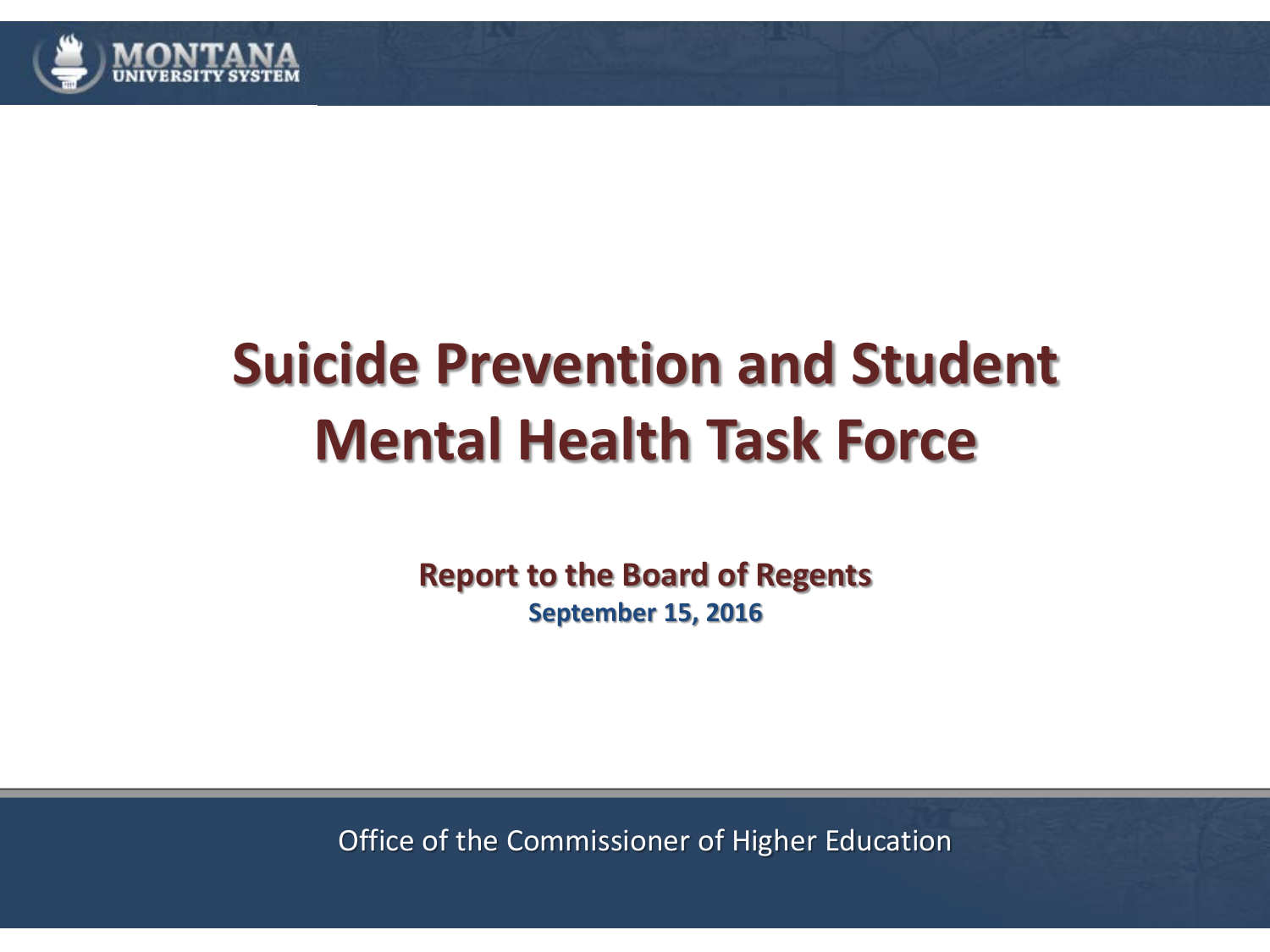

## Charge of Task Force

Assess student mental health services and suicide prevention efforts throughout the Montana University System and develop best practices and make recommendations for improvement.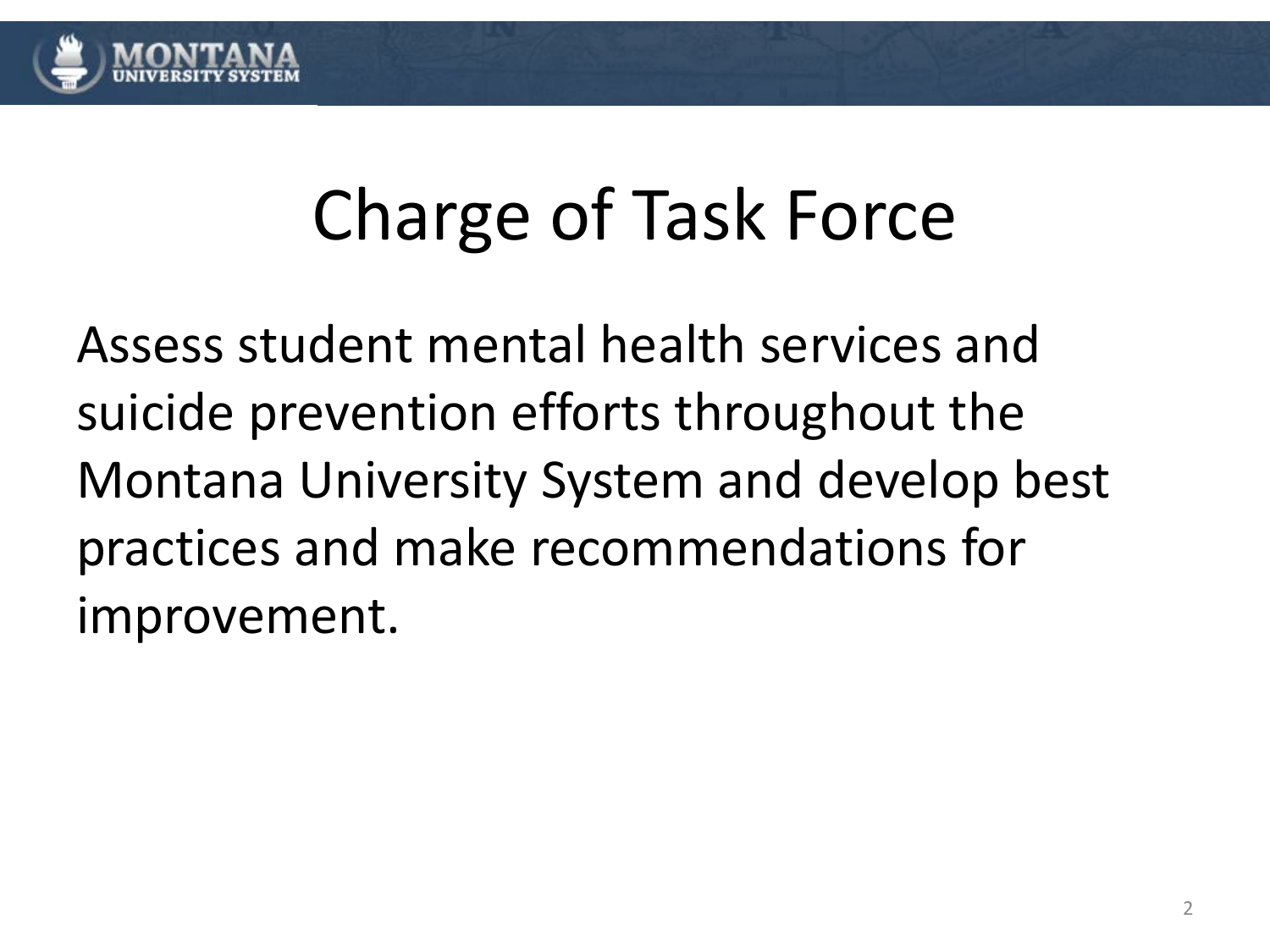

# Task Force Background

- 24 member task force all MUS campuses represented
- Practitioners, faculty, staff, students and administrators
- Monthly conference calls
- Five work groups within the task force and included broader representation
	- Early Intervention Efforts, Primary Care, Screenings and Assessment Tools
	- Common Training, Awareness, Education and Collaboration
	- Suicide Prevention Summit Planning
	- Reduced Access to Lethal Means
	- Data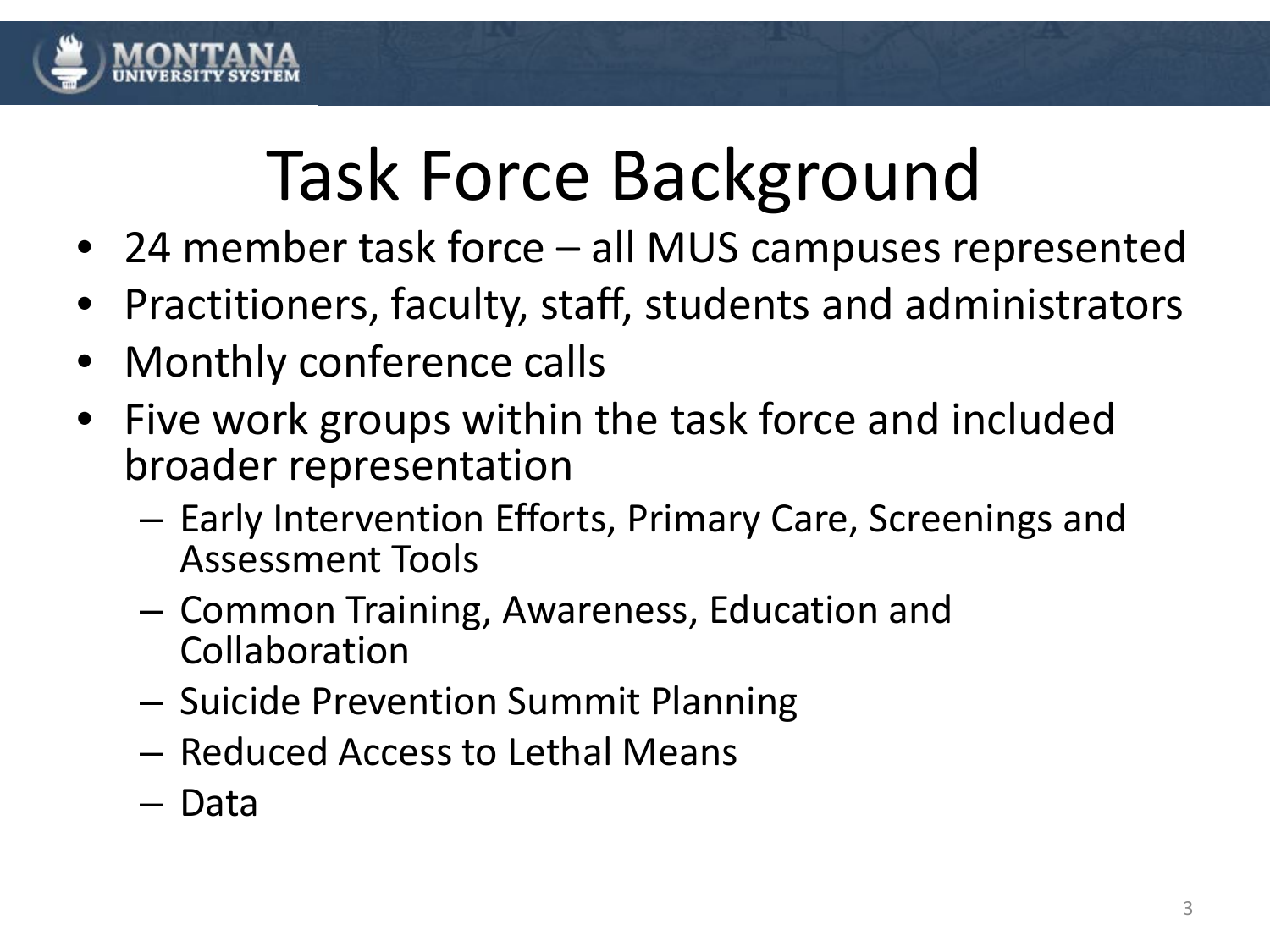

# Task Force Objectives

- Develop and host a statewide summit on suicide prevention
- Conduct assessments of current practices and policies and recommend changes and improvements
- Develop best practices and common training approaches that can be shared and followed by campuses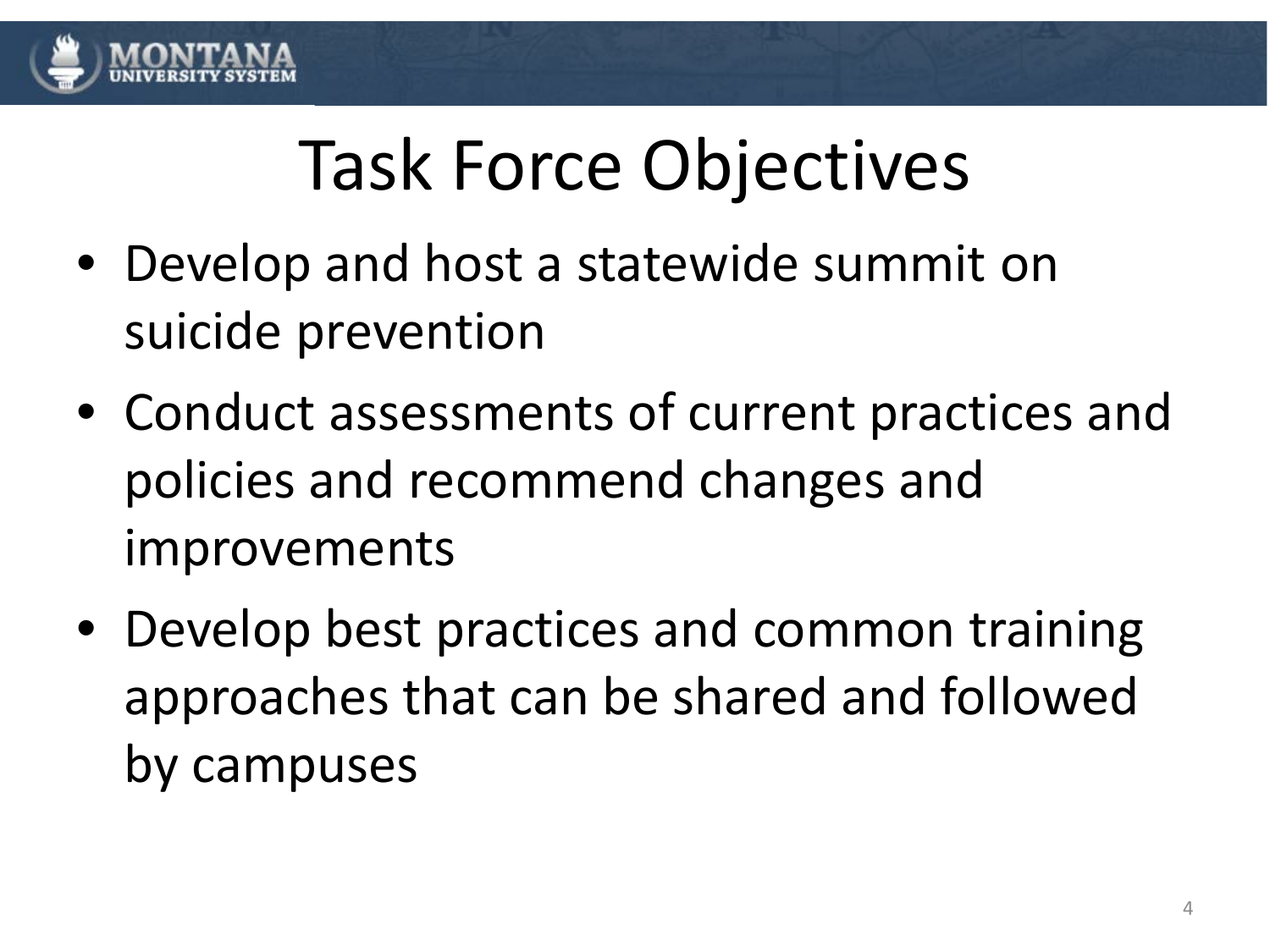

## Findings

- The Task Force administered two surveys to campuses.
	- The first survey was used to develop an inventory of suicide prevention training programs provided to faculty, staff and students
	- The second survey detailed the mental health services provided by campuses.
- Campuses provide significant services to students for mental health needs, but there is not one model used by all campuses to provide student mental health services.
- Campuses have seen a significant increase (16% over the last five years) in utilization of mental health services.
- Campuses do not have adequate staffing or resources to address the need for services.
- Campuses are not meeting national standards for staffing of 1 counselor per 1000-1500 students, the MUS is at 1 counselor per 1800 students.
- Montana has the highest suicide rate in the nation.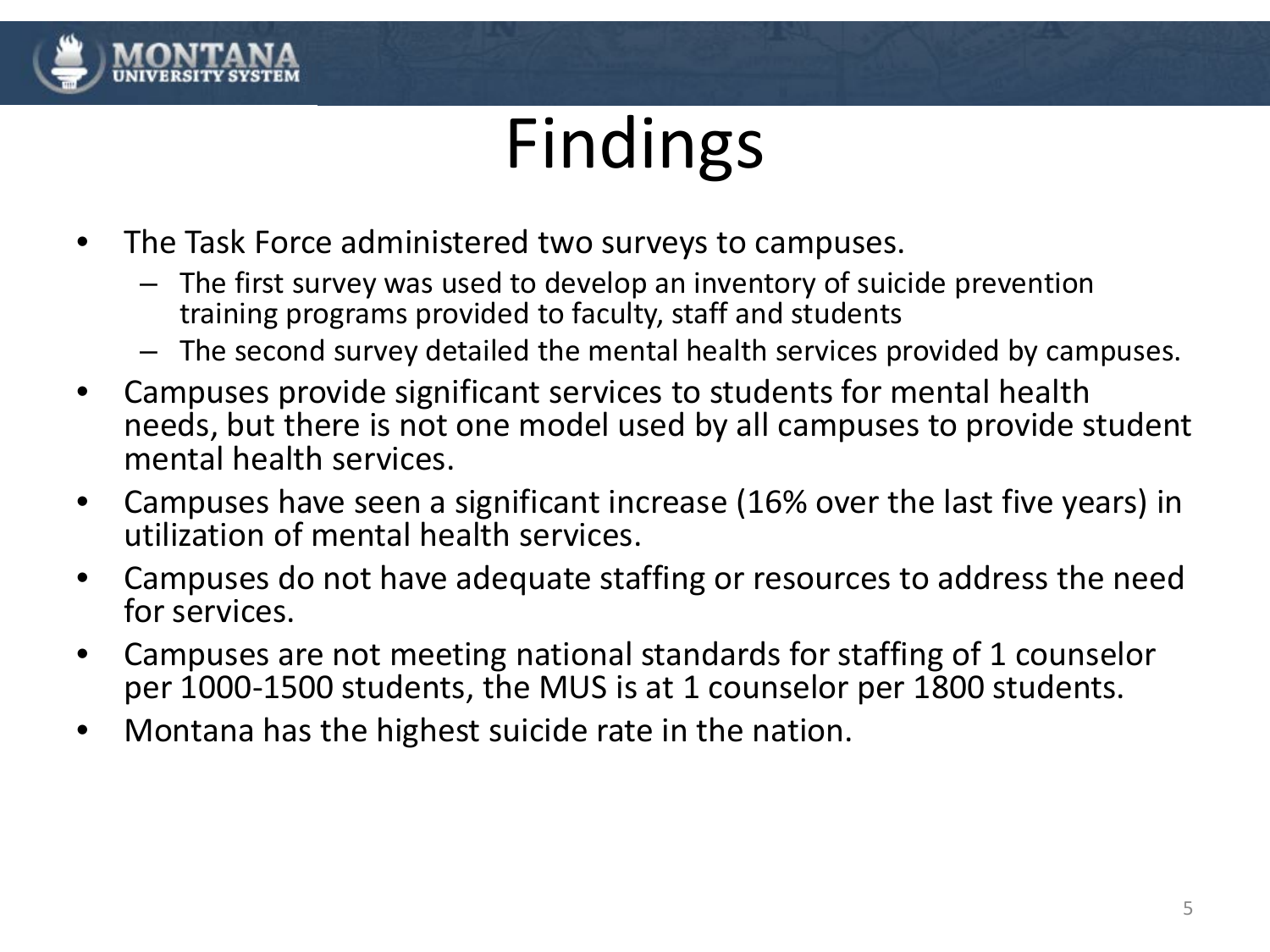

## Panelists

- Betsy Asserson, PH.D., Licensed Psychologist/Interim Director, Counseling and Psychological Services, Montana State University
- Mike Frost, LCPC, LAC Director, Counseling Services, University of Montana
- Matt Caires Ed.D. Dean of Students, Montana State University
- Brian Kassar, Psy.D. –Licensed Psychologist and Outreach Coordinator, Psychological and Counseling Services, Montana State University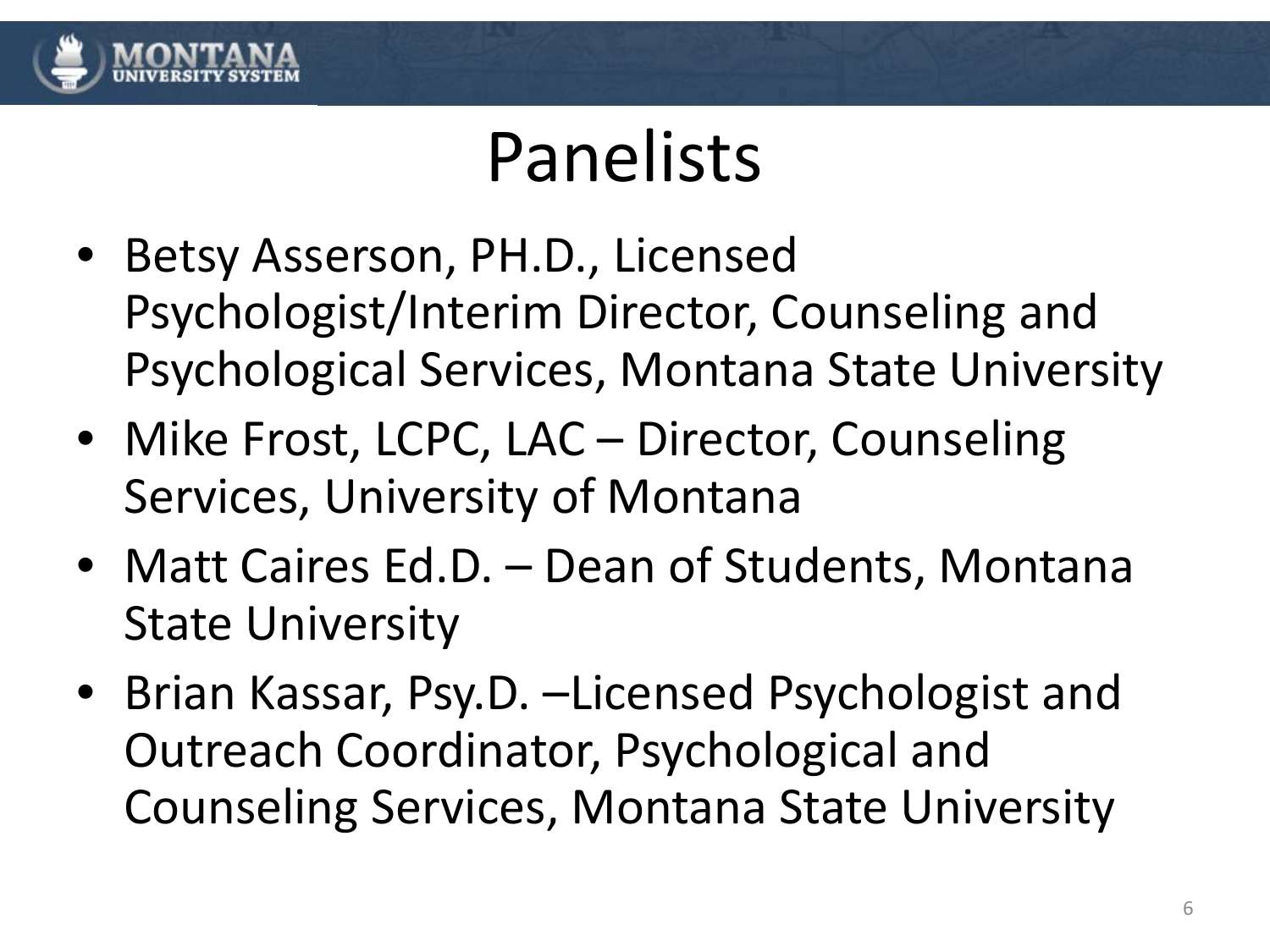

**Recommendation 1: Each MUS campus should have a licensed mental health clinician on staff or have readily available through contract services (counselor, social worker, psychologist, mental health nurse practitioner, mental health physician assistant, or psychiatrist) with new funding provided for campuses that do not currently have licensed clinicians on staff to assist with accurate diagnosis, effective treatment, and appropriate follow-up.** 

**Recommendation 2: The MUS and campuses should establish guidelines to ensure appropriate individuals and groups are receiving evidence-based suicide prevention training.**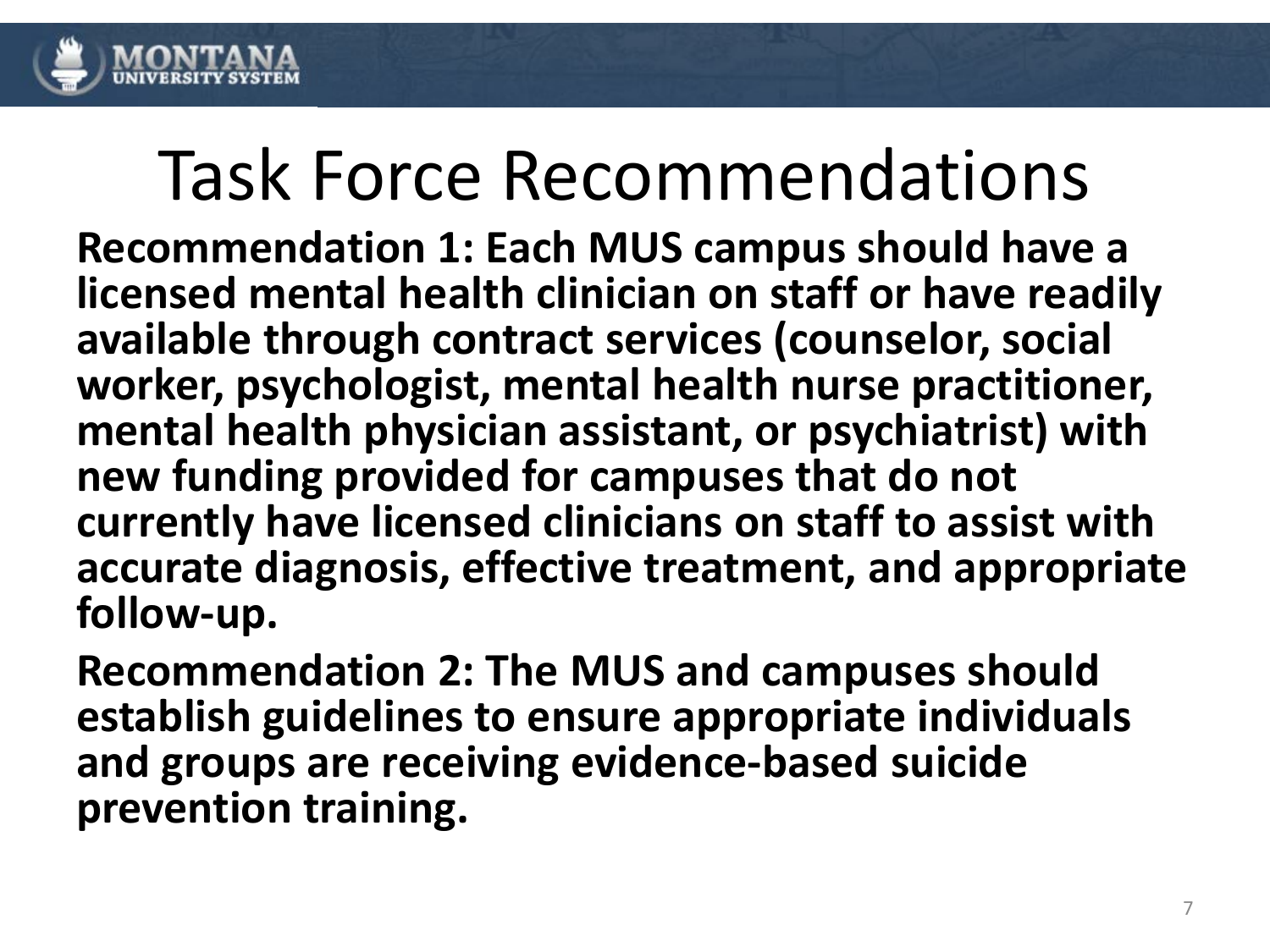

**Recommendation 3: The MUS and campuses should develop a formal process by which staff across campuses can consult with each other about programming and services.**

**Recommendation 4: MUS campuses that provide medical care on campus should adhere to the recommendations outlined in the United States Preventive Services Task Force (USPSTF) report on depression screening.**

**Recommendation 5: MUS campuses should complete the depression screening survey to establish baseline practices, obstacles to implementation, needed resources, and later complete a follow up survey to measure outcomes.**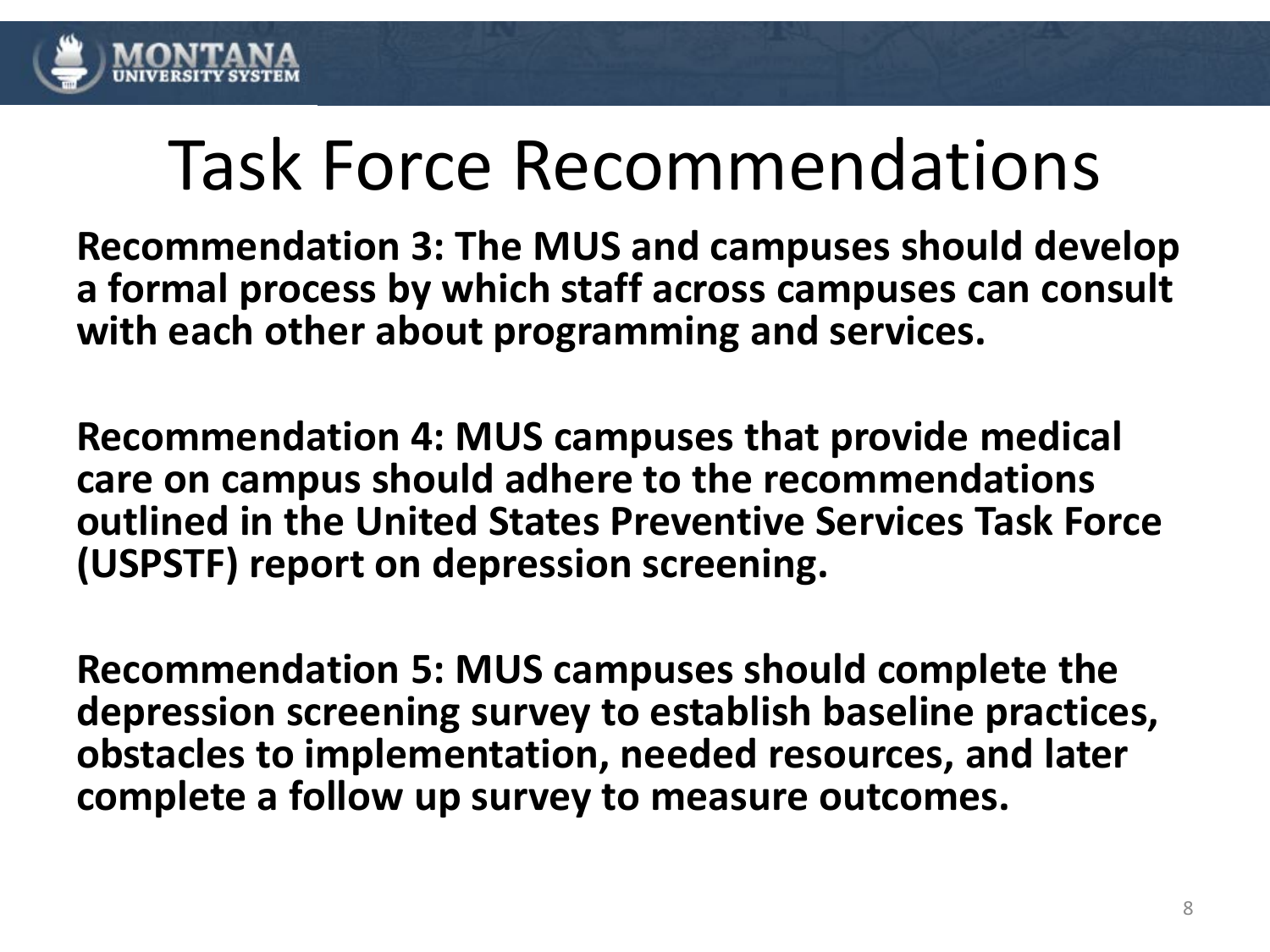

**Recommendation 6: The MUS should provide necessary resources, including compulsory ongoing training for mental health professionals and the formation of a depression screening consortium to encourage implementation and overcome obstacles.** 

**Recommendation 7: Conduct assessments of campus environments to assess the access to lethal means to attempt suicide; create services/policies to help reduce access to lethal means; review policies and practices related to prescription drugs, access to heights and firearms.**

**Recommendation 8: Review potential programs and policies that could enhance student safety and implement a system- wide protocol and tracking system for suicide attempts and completions.**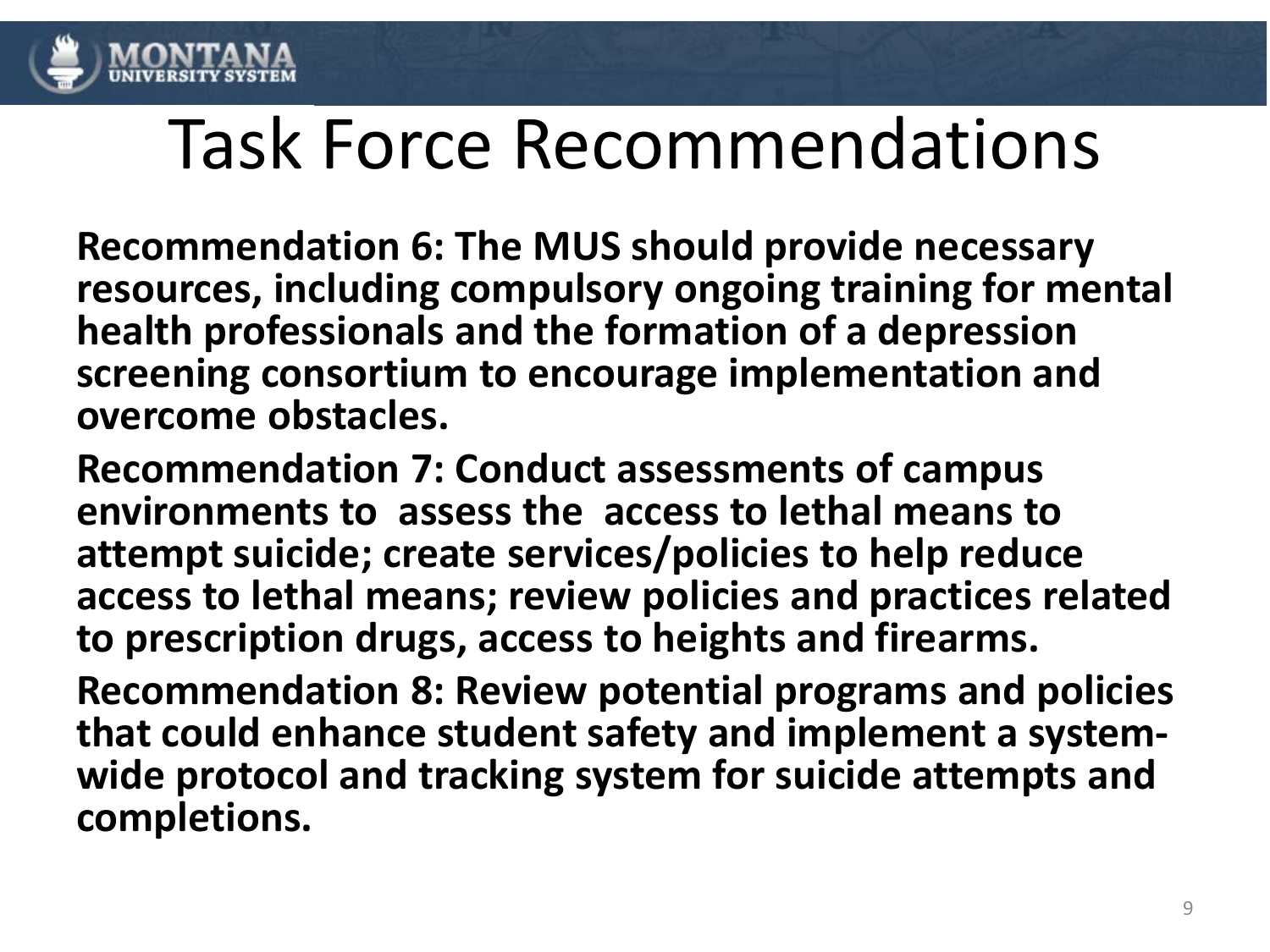

**Recommendation 9: Increase partnerships with other mental health and suicide prevention stakeholders, increasing communication between all involved, developing efficiencies and best practices and sharing resources to combat student mental health issues and suicide from a holistic approach.**

**Recommendation 10: The MUS should explore funding/resource availability and determine funding sources to increase mental health services to students.**

**Recommendation 11: The MUS should host a biennial summit on student mental health and suicide prevention.**